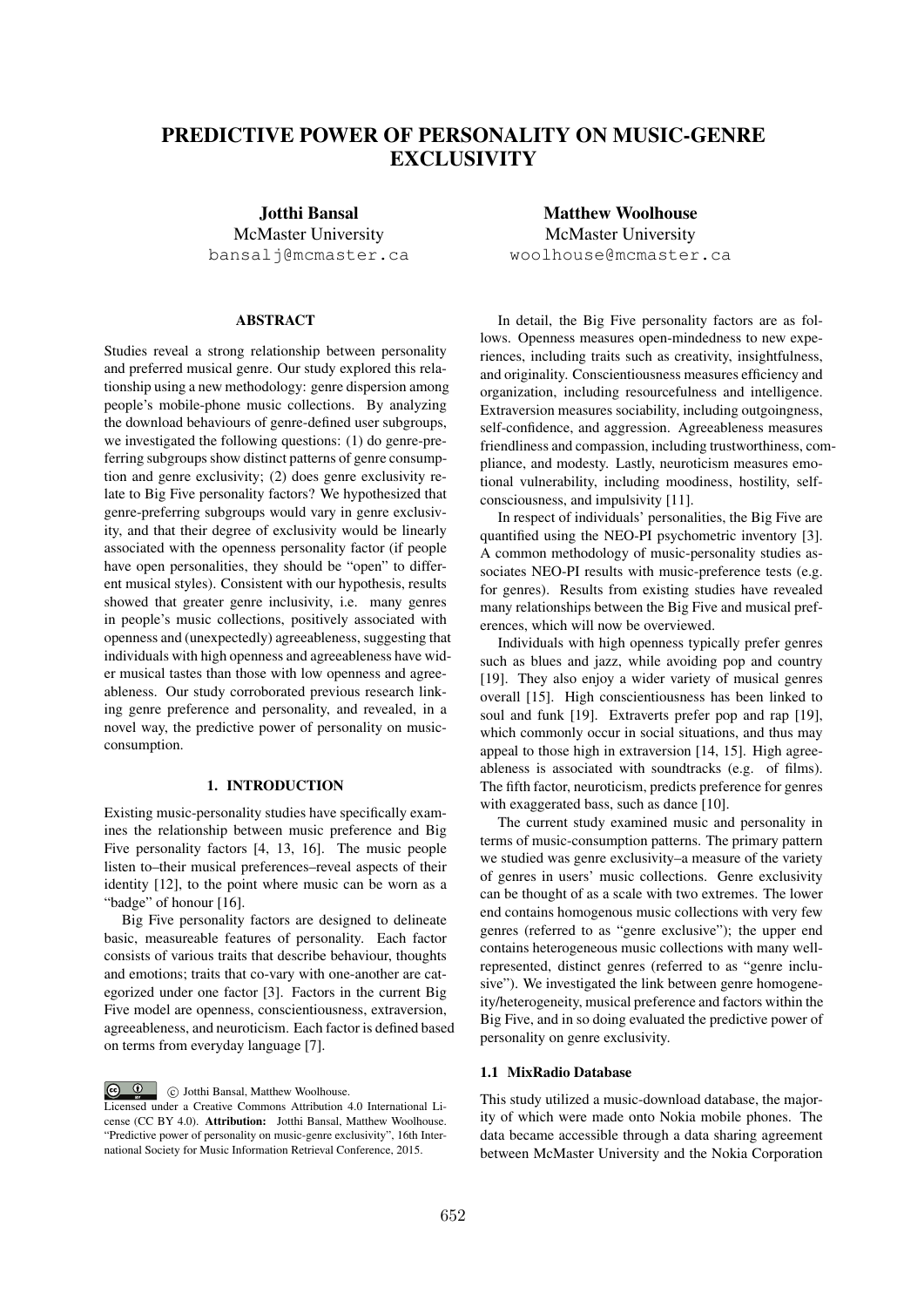which begun in 2012. In January 2015 the Nokia division responsible for music became a separate entity under the name MixRadio. Henceforth, we referred to the data as coming from the MixRadio database.

The MixRadio database contains downloads from 33 countries across the globe  $<sup>1</sup>$  and spans from 2007 to Septem-</sup> ber of 2014. Currently, the database contains the metadata of 1.36 billion individual downloads from over 17 million MixRadio users.<sup>2</sup> MixRadio users had free access to unlimited amounts of music on online music stores, meaning they could explore musical genres without cost constraints. Each download's metadata includes information such as track name, artist, album, genre, user ID (anonymous), date, (local) time and country. Open source databases including MusicBrainz (the open music encyclopedia) [9] and The Echo Nest [6] are used to supplement download metadata and enrich the database. Examples of supplemented information from additional databases include trackrelease date, tempo, key, mode, time signature and instrumentation. The data are arranged into a relational database management system and queried using the open-source My-SQL implementation of SQL [18], and the Python Database API [9], enabling more extensive, iterative analyses to be undertaken.

Our first study used the MixRadio database to explore music consumption behaviours of genre-defined subgroups of users. We referred to these subgroups as "x-heads", where "x" was a user's most downloaded genre. As genre is the most commonly used musical classifier [16], we assumed genre to be a reliable marker of musical interest.

The second study examined the relationship between genre exclusivity of x-head subgroups and Big Five personality factors. We correlated measures of genre exclusivity with measures from an existing study associating the Big Five with preference for particular genres. We hypothesized that openness values would positively correlate with genre inclusivity (having a heterogeneous music collection). In other words, those high in openness should also be open to numerous genres. Previous literature has found that those high in openness tend to prefer diverse musical genres [15]. We conjectured that the remaining Big Five factors–extraversion, neuroticism, agreeableness and conscientiousness–would not correlate with genre exclusivity, due to lack of evidence of this in previous studies.

# 1.2 Study Parameters

As existing music-personality study focused on Western populations, we elected only to include user data from European countries (14 countries in total): Austria, Finland, France, Germany, Great Britain, Ireland, Italy, Netherlands, Norway, Poland, Portugal, Spain, Sweden and Switzerland. Downloads were also limited to the ten most commonly used genres in existing music and personality studies: classical, country, dance, folk, indie, jazz, metal, pop, rap and rock. Finally, to ensure robust measures of genre exclusivity, only users with between 10 and 5,000 downloads were included; heuristically, we decided that fewer than ten would be an insufficient sample size; greater than five-thousand might indicate that a user was simply a musical "stamp collector".

# 2. STUDY 1.1

We used the MixRadio database to explore genre exclusivity in genre-defined subgroups of users. Each user in the study was categorized as an "x-head", where x was the most popular genre within a user's download collection. For example, if a user's total collection contained 40 metal downloads, and 10 dance, they were defined as a "metalhead", and placed within the metal-head subgroup. If no genre was more popular than any other in a user's collection (e.g. 10 pop and 10 rock), the user was classified based on whichever genre they downloaded first. The raw counts per genre were obtained for each user, and a (normalized) level of genre exclusivity per user calculated by dividing the SD of the genre counts by their total number of downloads.

So as to weigh each country's contribution to genre exclusivity equally, users in x-head subgroups were then subdivided based on user-country, and a median SD per x-head subgroup per country was calculated; this value was called "x-med". For each x-head subgroup the x-med was derived from fourteen SD values (one per country). X-head subgroups were ranked based on their degree of genre exclusivity, i.e. x-med value. The lower the x-med, the more genre inclusive the x-head subgroup; the higher the x-med value, the more genre exclusive the x-head subgroup.

#### 2.1 Results

Table 1 displays x-med values for x-head subgroups from most inclusive on left, to most exclusive on right. Indieheads, who had the lowest x-med (0.137), were the most genre inclusive subgroup, while pop-heads who had the highest x-med (0.200) were the most genre exclusive. A more detailed look at x-head subgroups' collections based on genre is discussed in Study 1.2 below.

#### 3. STUDY 1.2

This study examined how x-head subgroups consumed music from individual genres. Specifically, we looked at pairs of x-head subgroups and examined the degree to which both x-head subgroups consumed each other's main, groupdefining genre. Equation (1) calculates the degree to which x-head subgroups consumed each genre.

$$
S_{j,i} = \frac{1}{N} \sum_{j=1}^{N} \left( \frac{C_{i,j}}{C_{j,j} + C_{i,j}} \right)
$$
 (1)

<sup>1</sup> Argentina, Australia, Austria, Brazil, Britain, Canada, Chile, China, Finland, France, Germany, India, Indonesia, Ireland, Italy, Malaysia, Mexico, Netherlands, Norway, Poland, Portugal, Russia, Saudi Arabia, Singapore, South Africa, Spain, Sweden, Switzerland, Thailand, Turkey, United Arab Emirates, United States of America, Venezuela

<sup>&</sup>lt;sup>2</sup> This represents only a portion of MixRadio's total database, and is not indicative of market share.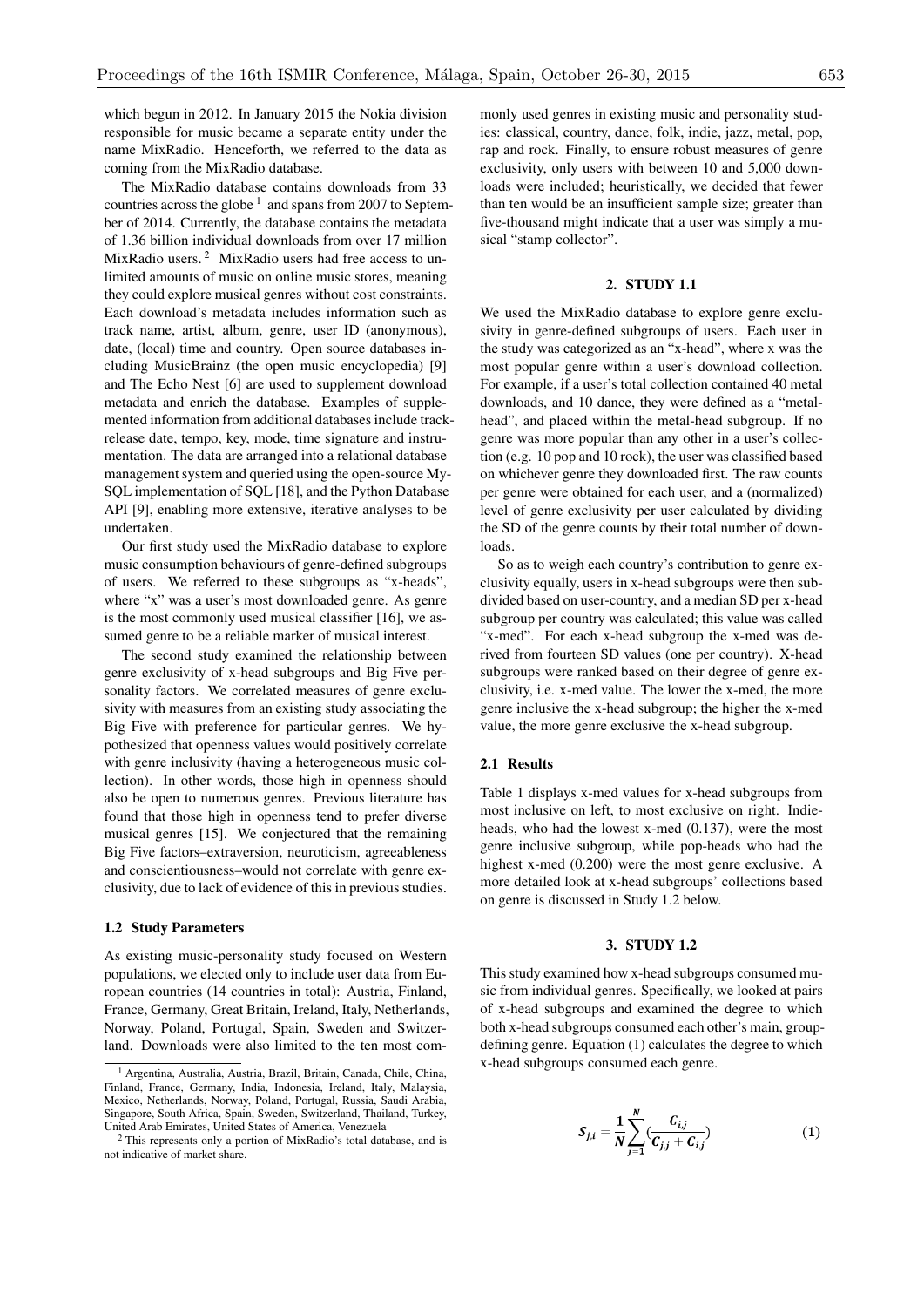| X-HEAD Indie Jazz Folk Country Classical Rock Metal Rap Dance Pop        |  |  |  |  |  |
|--------------------------------------------------------------------------|--|--|--|--|--|
| <b>X-MED</b> 0.137 0.142 0.158 0.160 0.161 0.165 0.167 0.178 0.181 0.200 |  |  |  |  |  |

Table 1. Percentage of genres in each x-head subgroup's collection compared to their main genre.



Figure 1. Percentage of genres in each x-head subgroup's collection compared to their main genre.

 $Ci, j = count of genre i in x-head j's collection$  $N =$  number of x-heads

 $Si, i$  = the value of n<sup>th</sup> row and i<sup>th</sup> column (in particular,

Sj,i is a measure of the average relative proportion of genre i in x-head j's collection)

Each value of Sj,i refers to a cell shown in Figure 1.

## 3.1 Results

Figure 1 shows the degrees to which x-head subgroups consumed other genres. The left-axis lists x-head subgroups; the top-axis lists the genres they consumed. The darker the cell, the greater the degree of genre consumption. The x-head medians listed in the far right column are the median percentages of the genres consumed by x-head subgroups. The genre medians listed along the bottom are the median percentages that each genre is consumed by the x-head subgroups. Figure 1 is symmetrical along its diagonal axis (diagonal line of white cells). By comparing each side of the diagonal axis, relationships between genre pairs can be explored. For example, rock-heads and pop-heads consumed the greatest percentage of each another's genres: rock-heads consumed 29.1% of pop, pop-heads consumed 20.9% of rock.

Various "classes" of relationships appeared based on the degree of genre consumption by pairs of x-head subgroups. Some x-head subgroup pairs consumed equal amounts of each other's main genre, and therefore had symmetrical relationships (same-shaded cells across the diagonal axis, e.g. rap and metal). Some x-head subgroup pairs consumed unequal amounts of each other's main genre, and



Figure 2. H-H consumption relationship between popheads and rock-heads.

therefore had asymmetrical relationships (differently shaded cells across the diagonal axis, e.g. indie and pop).

Symmetrical relationships were also classified as "hot" or "cold" based on the volume of consumption between two x-head subgroups. Symmetrically hot relationships occurred when both x-head subgroups downloaded significant amounts of each other's main genre. Symmetrically cold relationships occurred when neither x-head subgroup downloaded significant amounts of each other's main genre. Overall, three categories of x-head relationships were identified and are defined below using example pairs of x-head subgroups.

#### *3.1.1 Symmetrical hot relationships (H-H)*

Pairs of x-head subgroups downloading significant and approximately equally amounts of one another's main genre, e.g. rock-heads and pop-heads (Figure 2).

Figure 2 shows the composition of rock-heads' (grey) and pop-heads' (black) collections when comparing only the proportion of rock and pop downloads they each consumed. The x-axis displays a series of bins which describe the proportion of rock and pop downloads in x-heads' collections (totalling 100%). The y-axis is the percentage of x-heads that fit into the specifications of each bin on the x-axis. There are two sets of horizontal-axis labels: the upper labels (% Rock) show the proportion of rock downloads represented in rock-heads' collections. The remaining proportion consists of pop downloads. For example, the grey column in the % Rock bin marked "50-60" shows the percentage of rock-heads whose collection contained approximately 50-60% rock downloads and 40-50% pop downloads. The lower labels (% Pop) show the proportion of pop downloads represented in pop-heads' collections. The remaining percentage consists of rock downloads.

H-H relationships are represented in Figure 1 by diagonally related dark-shaded squares. X-head subgroup pairs with H-H relationships can thought of as being mutually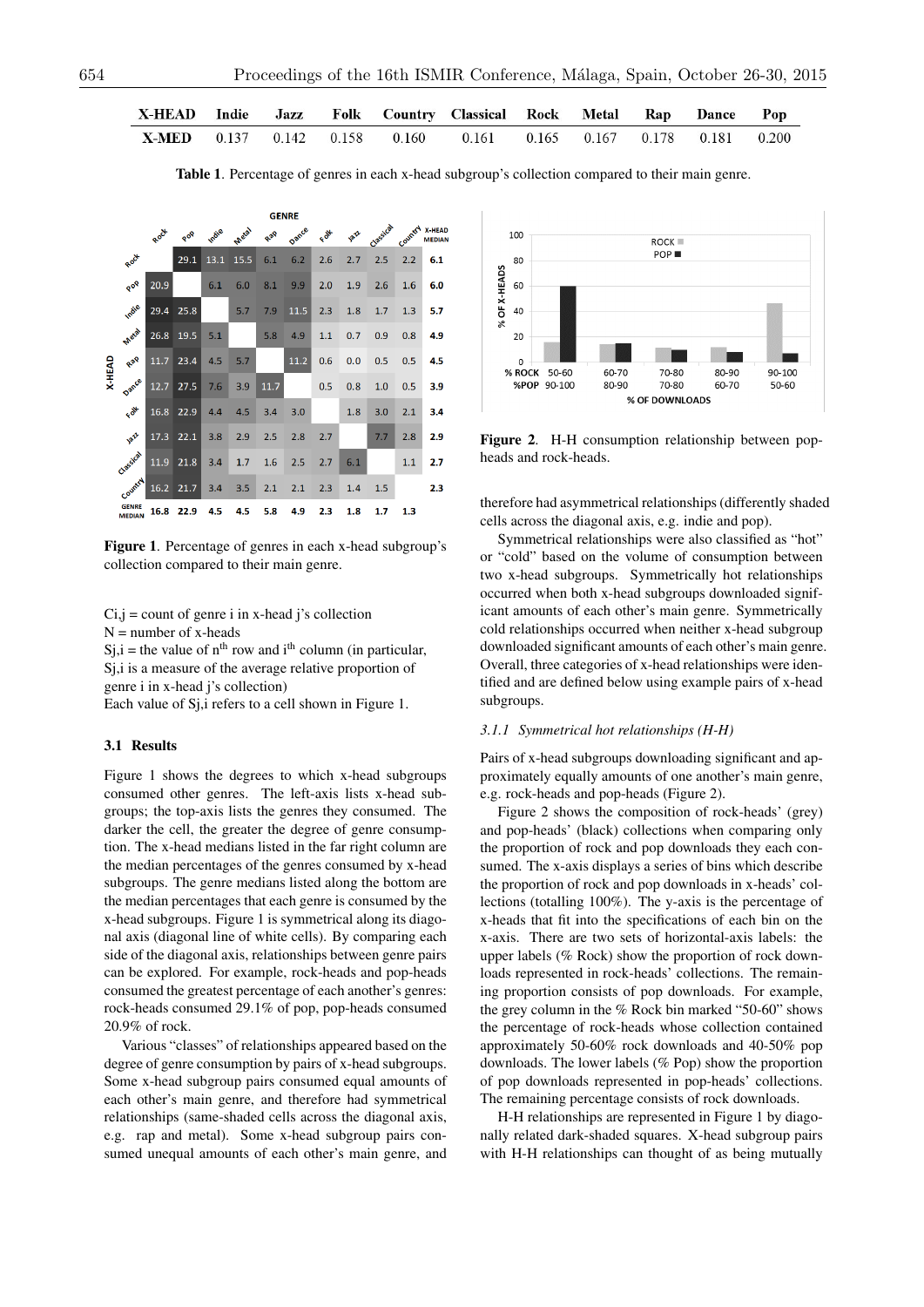

Figure 3. C-C consumption relationship between jazzheads and metal-heads.



Figure 4. H-C consumption relationship between popheads and country heads.

inclusive, and vice versa for light-shaded squares.

#### *3.1.2 Symmetrical cold relationships (C-C)*

Pairs of x-head subgroups who downloaded roughly equal, but insignificant amounts of the each others' main genre, e.g. jazz-heads and metal-heads (Figure 3).

The axes in Figure 3 are the same as those in Figure 2, but represent jazz-heads and metal-heads instead. Bar heights in Figure 3 reveal that a majority jazz-heads and metal-heads had a ratio of 90-100% of their main genre and 0-10% of the other. Very few jazz-heads or metalheads downloaded equal amounts of both genres. C-C relationships are represented in Figure 1 by diagonally related light-shaded squares. X-head subgroup pairs with C-C relationships can be thought of as being mutually exclusive.

### *3.1.3 Asymmetrical hot-cold relationships (H-C)*

Pairs of x-head subgroups who consumed each other's main genre unequally, e.g. pop-heads and country-heads (Figure 4).

The axes in Figure 4 are the same as those in Figures 2 and 3, but represent pop-heads and country-heads. Bar heights in Figure 4 revealed that many country-heads consumed large amounts of both pop and country music. However, a majority of pop-heads did not consume significant amounts of country music. H-C relationships are represented in Figure 1 by diagonally related cells, between which there is a mismatch in shading, i.e. light grey to dark grey.

#### 3.2 Study 1 Conclusions

In Study 1.1, x-head subgroups ranked from genre exclusive to inclusive in the following order: pop, dance, rap, metal, rock, classical, country, folk, jazz, and indie. Intriguingly, this ranking is consistent with previous literature indicating that individuals who prefer jazz and folk music rank highly in the Big Five factor of openness, which has been linked to genre inclusivity. Those who are high in openness also tend to avoid genres like pop; pop-heads were found to be the most genre exclusive. Therefore, study 1.1 results preliminarily hinted at links between genre exclusivity and aspects of personality.

In Study 1.2, pairs of x-head subgroups were compared based on their consumption of one another's main genre. Some x-head subgroup pairs were mutually inclusive of one another (H-H), while others were mutually exclusive (C-C). Remaining x-head pairs consumed each other's main genres unequally (H-C).

#### 4. STUDY 2

Study 2 examined links between genre exclusivity and the Big Five personality factors. Our measures of genre exclusivity (median SD per x-head subgroup per country) were correlated with measures of Big Five personality factors that had previously been associated with certain genres from Zweigenhaft (2008) [19].

Zweigenhaft had subjects complete the NEO-PI and a version of the STOMP (Short Test of Music Preferences), [16]. Measures of Big Five personality and music preference were then correlated. We used the correlation values between Big Five factors and genres from Zweigenhaft (2008), and correlated them with levels genre exclusivity from Study 1.1 (14 country values per x-head subgroup).

## 4.1 Results

A significant, negative correlation existed between genre exclusivity and genres associated with openness (Figure 5: n = 140; r = -0.37; two-tailed, p *<*0.001) and agreeableness (Figure 6: n = 140; r = -0.32; two-tailed, p *<*0.001). That is, genre-openness associations and genre-agreeableness associations in Zweigenhaft (2008) predicted genre inclusivity in x-head subgroups. There were no significant correlations between extraversion, conscientiousness and neuroticism with genre exclusivity.

Figures 5 and 6 show relationships between openness and agreeableness with genre exclusivity. The horizontalaxes display degree of genre exclusivity for x-head subgroups (median SD of x-heads' music collections based on genre). Each x-head subgroup (listed down the right legend) is represented with a different shade of grey. Horizontally positioned markers with the same shade are the median SDs per x-head subgroup for each of the 14 countries included in the study. The height of the markers cor-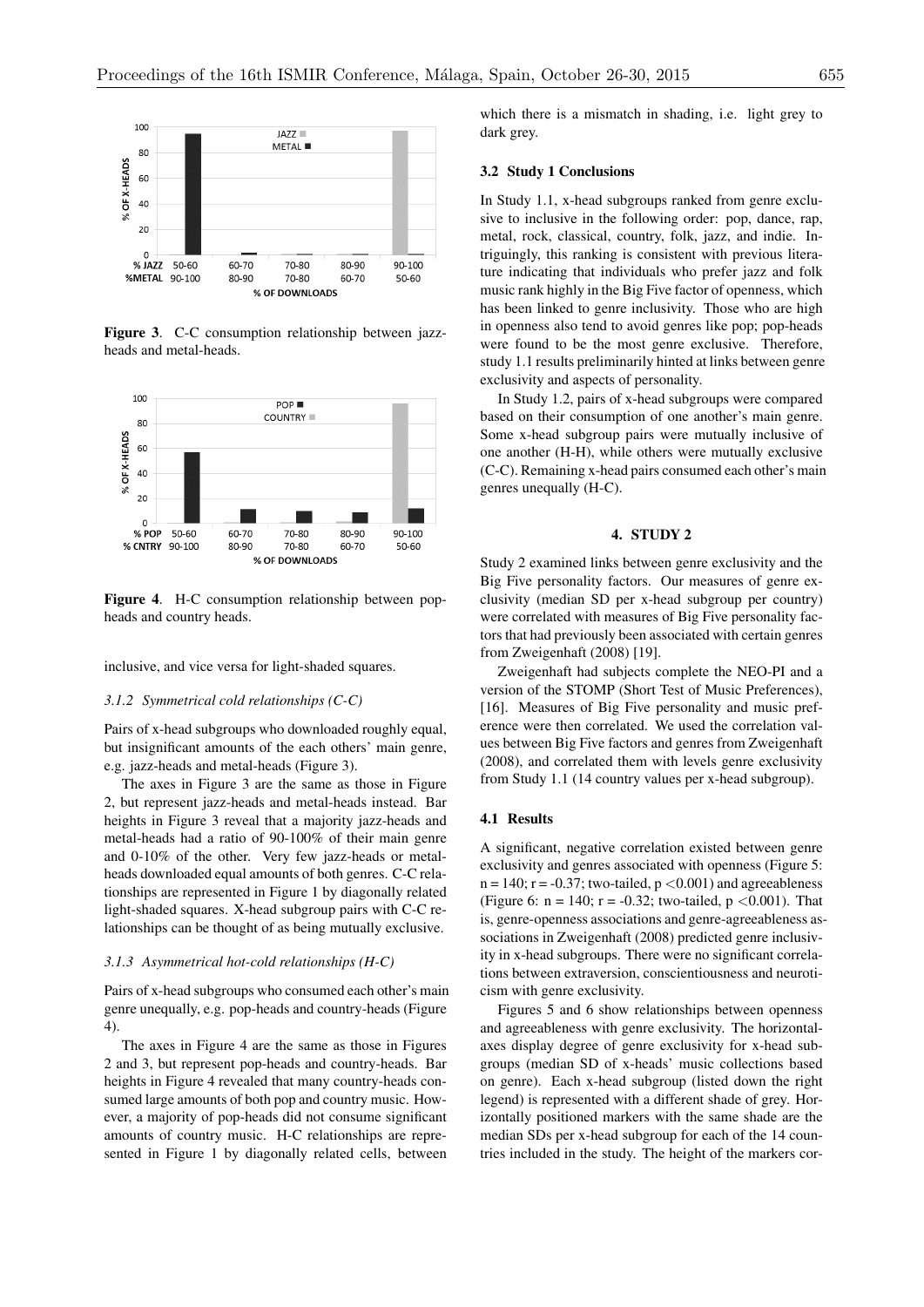

Figure 5. X-head genre exclusivity against genreopenness associations in Zweigenhaft (2008).



Figure 6. X-head genre exclusivity against genreagreeableness associations in Zweigenhaft (2008).

responds to the degree of openness and agreeableness for each genre in Zweigenhaft (2008), shown on the y-axes.

### 4.2 Study 2 Conclusions

Genre-openness and -agreeableness associations from Zweigenhaft (2008) predicted genre inclusivity in x-head subgroups; if you score high in openness and/or agreeableness you are likely to have more genres within your music collection. Conscientiousness, extraversion and neuroticism are not predictors of genre exclusivity.

#### 5. DISCUSSION

Study 1 explored overall genre exclusivity of x-head subgroups. Study 1.2 revealed the pairwise relationships between x-head subgroups. Some of these relationships were one-sided; only one of the two x-head subgroups consumed music from the-other's main genre. While others were more equitable; both x-head subgroups consumed eachother's main genre equally.

Study 2 revealed links between genre exclusivity and personality; openness and agreeableness predicted preference for a wide range of genres. Breaking down openness and agreeableness based on their traits reveals possible reasons for their relationship with genre exclusivity. Openness is a general willingness to encounter new experiences, and different musical styles certainly constitute new experiences. If someone is open to new experiences, they also seem to be open to new musical genres. Those high in openness tend to break from the rules of social boundaries [5] and may not fear venturing outside of Western-cultured musical norms. Those high in openness often dislike ubiquitous genres like pop [19], tending, instead, to explore less commercial musical styles. Moreover, they use music for cognitive and rational purposes, such as intellectual stimulation, and focus more on the quality, complexity and performance [1]. Exploration of numerous genres may satisfy their desire for these musical properties.

The ability of agreeableness to predict genre exclusivity was unanticipated–few studies have found this factor to be a reliable predictor of musical preference. However, agreeableness encompasses traits such as compliance [19], so perhaps those who are agreeable may also be "compliant" to various musical genres. To test this theory, associations between traits of agreeableness and genre exclusivity would have to be examined.

#### 5.1 Limitations

Given that our data were derived predominantly from mobilephone users, it may be problematic to generalize our findings to those who acquire music from other sources. Moreover, Studies 1 and 2 were restricted to European countries, again, limiting result generalizability. Since personality [17] and musical preferences [16] vary between countries, our results may not be globally consistent.

A second population-based limitation relates to socioeconomic variance between individuals and countries. The users in the MixRadio database are biased to those who can afford a Nokia mobile phone. Despite this, Nokia has historically made a range of models to appeal to different market sectors. Therefore, although the self-selected users in our study may not be fully representative, it is assumed that they are relatively widely distributed throughout the populations of the countries within our study.

A third limitation arises when associating genre-personality correlations from Zweigenhaft (2008) with measures of genre exclusivity: the subject group tested in Zweigenhaft (2008) are not the same as the MixRadio user population. However, without gathering personality information directly from MixRadio users, genre-personality correlations were the most suitable measure to associate with genre exclusivity.

Additionally, given that pop is the commonest genre, it is perhaps not surprising that most pairwise relationships with pop are asymmetrical and that pop is the most popular genre for non-pop-heads. However, despite this limitation the method adopted (as shown in Figure 1) does at least indicate instances where x-head subgroups consume different amounts of another genre relative to one another. For example, relatively speaking, pop-heads consume less country than jazz-heads.

A possible methodological complication relates to the way in which x-heads are defined based upon most downloaded genre. That is, we assume that users' genre distri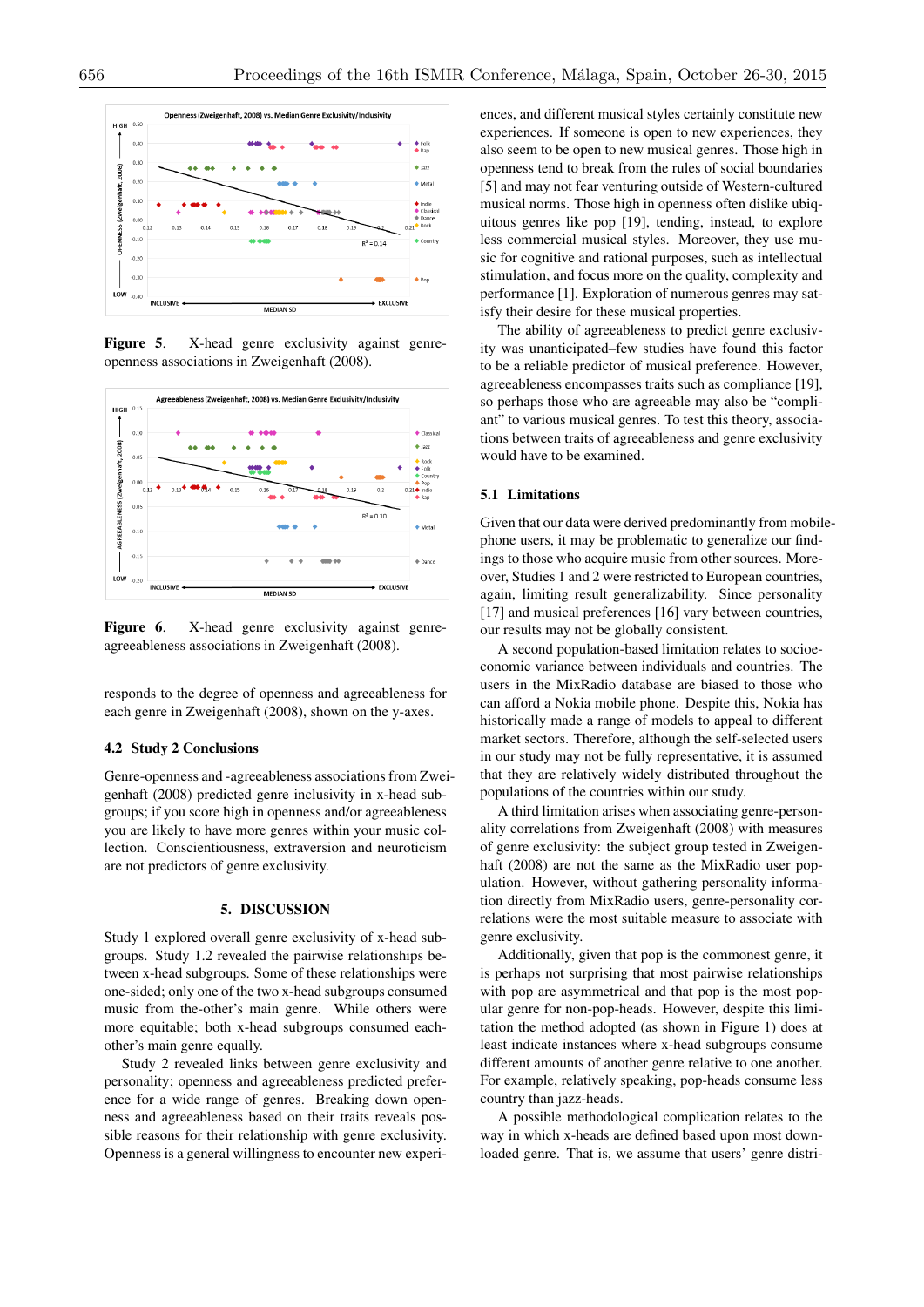butions represent genuine musical preferences, which, although likely to be the case, is not known for certain. In other words, our notion of genre popularity could be a misrepresentation of musical tastes.

#### 5.2 Implications

Information about x-head genre exclusivity is a valuable resource in music marketing and recommender systems. For example, a MixRadio user purchased a large quantity of country songs. For example, based on results from Study 1.2, country-heads would appear to be susceptible to pop, although, given the asymmetrical relationship between these genres, the reverse seems not to be the case (country-heads consume pop, but pop-heads do not consume country). Understanding each side of x-head relationships could be useful in avoiding misguided recommendations.

Moreover, understanding the link between personality and genre consumption may prove useful in music marketing. If a user were to complete a Big Five personality questionnaire upon signing up with a music service, information concerning openness and agreeableness could be factored into recommendations; e.g. wide range of obscure genres for those open and/or agreeable, and vice versa.

# 5.3 Future Studies

The reasons underpinning genre inclusivity or exclusivity can be examined further. For example, perhaps certain genres are downloaded in tandem due to similar acoustic properties such as tempo, key, instrumentation, or metrical structure. Feature analysis and genre preference will be a target of future studies.

Our new-found links between the Big Five and genre exclusivity mark the beginning of explorations on personality and music consumption. Other types of exclusivity relationships may also be linked to personality traits, including artist exclusivity (the number of artists in a user's collection), tempo exclusivity (variety of tempos in a user's collection), or release-date exclusivity (the era from which a musical collection stems). We hope to examine these factors, other factors, and their possible links to personality.

## 6. CONCLUSION

By analyzing a subset of mobile phone music-download data, the current study revealed information concerning musical-genre consumption. Genre-defined subgroups of users acquired music in unique and distinctive ways, with varying degrees of acceptance for other musical styles. Overall, genre exclusivity was most consistently associated with the Big Five personality factor of openness, which supports similar research in existing music-personality studies. Genre exclusivity was also linked to agreeableness, adding a new finding to the music-personality literature. Overall, the more open or agreeable you are, the more genre inclusive, or heterogeneous, your musical tastes.

The current study introduced a novel big-data methodology to music-personality studies, which we will continue to utilize. With access to ever-growing music-download databases, the predictive power of personality on genre exclusivity is an exciting and expanding field of musicconsumption research.

# 7. REFERENCES

- [1] T. Chamorro-Premuzic, and A. Furnham. Personality and music: Can traits explain how people use music in everyday life? *British Journal of Psychology*, 98(2): 175–85, 2007.
- [2] P. T. Jr. Costa, and R. R. McCrae. *The NEO Personality Inventory Manual*, Psychological Assessment Resources, Odessa, 1985.
- [3] P. T. Jr. Costa, and R. R. McCrae. Four ways the five factors are basic. *Personality and Individual Differences*, 13(6): 653–665, 1992.
- [4] S. J. Dollinger. Research note: Personality and music preference: Extraversion and excitement seeking or openness to experience? *Psychology of Music*, 21(1): 73–77, 1993.
- [5] S. J. Dollinger, L. A. Orf, and A. E. Robinson. Personality and campus controversies: Preferred boundaries as a function of openness to experience. *The Journal of Psychology*, 125(4): 399–406, 1991.
- [6] T. Jehan, and B. Whitman. The Echo Nest. [Data set]. Retrieved from http://the.echonest.com/, 2005.
- [7] O. P. John and S. Srivastava. Big five trait taxonomy: History, measurement, and theoretical perspectives. In L. Pervin & O. P. John (Eds.). *Handbook of personality: Theory and research (2nd ed.)* (pp. 102–138), Guilford, Berkely, 1999.
- [8] R. Kaye. MusicBrainz Database [Data set]. Retrieved from http://musicbrainz.org/doc/MusicBrainz Data base, 2000.
- [9] M. A. Lemburg. Python database API specification v2. 0. *Python Enhancement Proposal*, 249, 2008.
- [10] W. McCown, R. Keiser, S. Mulhearn, and D. Williamson. The role of personality and gender in preference for exaggerated bass in music. *Personality and Individual Differences*, 23(4): 543–547, 1997.
- [11] R. R. McCrae, and P. T. Costa, P. T. Validation of the five-factor model of personality across instruments and observers. *Journal of Personality and Social Psychology*, 52(1): 81–90, 1987.
- [12] A. C. North, and D. J. Hargreaves. Music and adolescent identity. *Music Education Research*, 1(1): 75–92, 1999.
- [13] E. Payne. Musical taste and personality. *The British Journal of Psychology*, 58(1): 133–138, 1967.